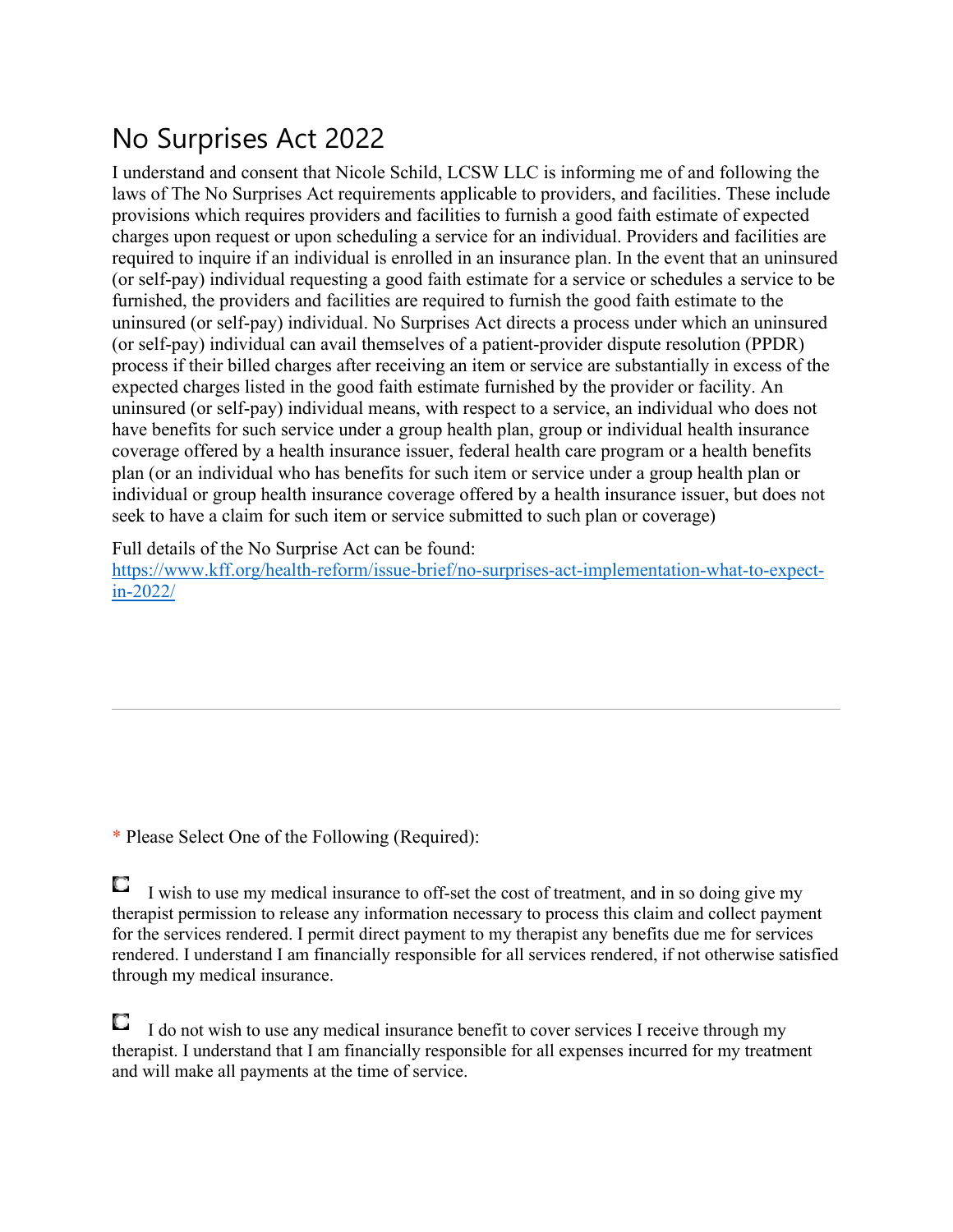## Use of Insurance

As a client of Nicole Schild LCSW, LLC, I understand and consent that I will be responsible for the financial expenses incurred as the result of my participation in treatment. I further understand and consent that I may elect to use a third-party payer, i.e. medical insurance, to help cover the cost associated with treatment. However, I understand and consent that if I elect to use a thirdparty payer to help offset the cost of my treatment, I will be required to consent to the release of information for billing purposes. This will mean releasing information regarding the dates and frequency of visits, the release of a formal diagnostic impression, and may additionally constitute the release of treatment planning information.

# ELIGIBILITY CHECKS for Insured Clients

The billing services contracted with Nicole A. Schild, LCSW LLC, namely Hamilton Billing Services, will be doing new eligibility checks stating 1/1/22 for all patients.

An example of an email that will be sent to clients:

Hello, I have verified your benefits for the new year and insurance has provided us the following benefits: Deductible: \$X Copay: \$X

Please note that these benefits are only applicable for this as your primary and only insurance. Please notify us as soon as possible if you have additional insurance coverage. If you feel that any of the above is incorrect, please email back with details.

Insurance companies state "confirmation of benefits are not a guarantee for coverage or payment for services." This benefit information is subject to change based on remittance we receive from the insurance company after claims have been filed.

### SERVICE CHARGES

#### Insurance Billable Codes and Charges

Code

90837 Individual Psychotherapy - 55 min \$145

90791 Psychiatric Diagnostic Eval - 55 min \$165

90847 Family Psychotherapy with client - 55 min \$160

90832 Psychotherapy - 30 min \$100

90839 Psychotherapy for Crisis - 60 min \$170

90846 Family Psychotherapy w/o client - 55 min \$125

+99354 Prolonged Service in office/outpatient setting -30 min \$100